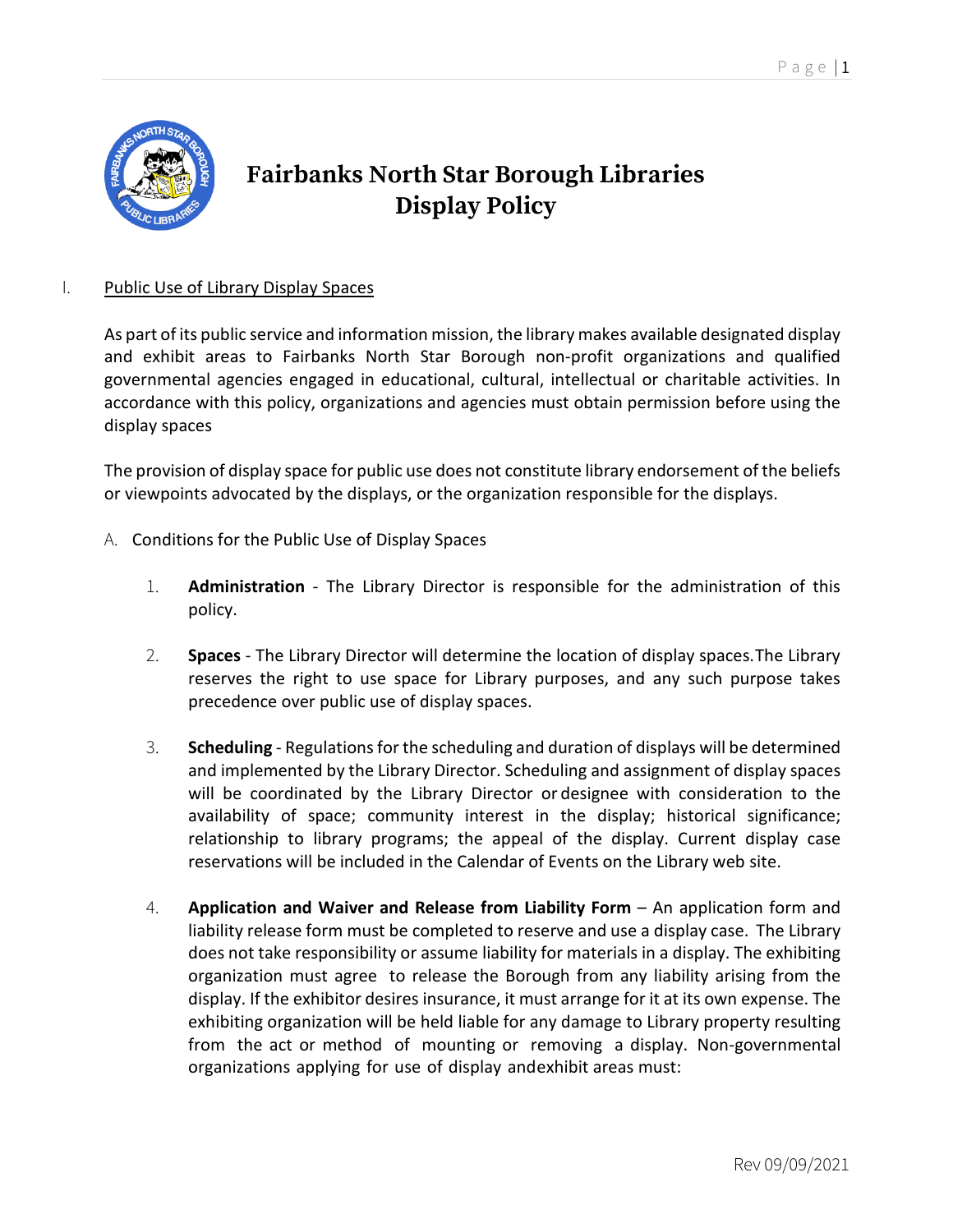- i) Show possession of an Active Status Nonprofit Corporation License issuedby the State of Alaska, or
- ii) Proof that the Internal Revenue Service currently recognizes the applicantas an organization to which contributions are tax deductible under Section 501(c) (3) of the Internal Revenue Code, or
- iii) A certified copy of the applicant's certificate of incorporation or similar document if it clearly establishes the nonprofit status of the applicant; or
- iv) Any item described above if that item applies to a State or national parent organization, together with a statement by the State or parent organization that the applicant is a local nonprofit affiliate.
- 5. **Disclaimer** Each display space will prominently feature a statement to the effect that the provision of display space for public use does not constitute Library or Borough endorsement of the beliefs or viewpoints advocated by the displays, or the organization responsible for thedisplays. The Library will provide this disclaimer for each display area.
- 6. **Publicity** Displays may not be publicized in a manner which suggests Library sponsorship or affiliation.
- 7. **Prohibited Content** Displays may not contain any of the following: explosives, biologically or chemically hazardous material, apparatus which produces noise, firearms, perishables, speech that is not constitutionally protected or material that violates election laws when the Library is used as a polling site. The Library Director may prohibit other items which are illegal or deemed to present an immediate, demonstratedthreat to the public health and safety.
- 8. **Quality and Quantity** Display materials must be of a professional quality and of sufficient quantity to insure full utilization of the requested space. Failure to meet this stipulation may result in removal of the display at the direction of the Library Director or designee.
- 9. **Physical Limits** All display materials must be contained within the case itself. Nothing may be affixed to the adjacent walls or mounted on the display case glass. Display items should be installed with staples or tacks. Cases are locked after the display is installed and may not remain open tothe public to access information or other items. Lights must be enclosed within the locked cases, including all cords, and may be required to operate on a timer according to library hours.
- 10. **Identification** Each display must include a clearly visible sign which statesthe name of the organization, the name of a contact person, and a contacttelephone number or email address.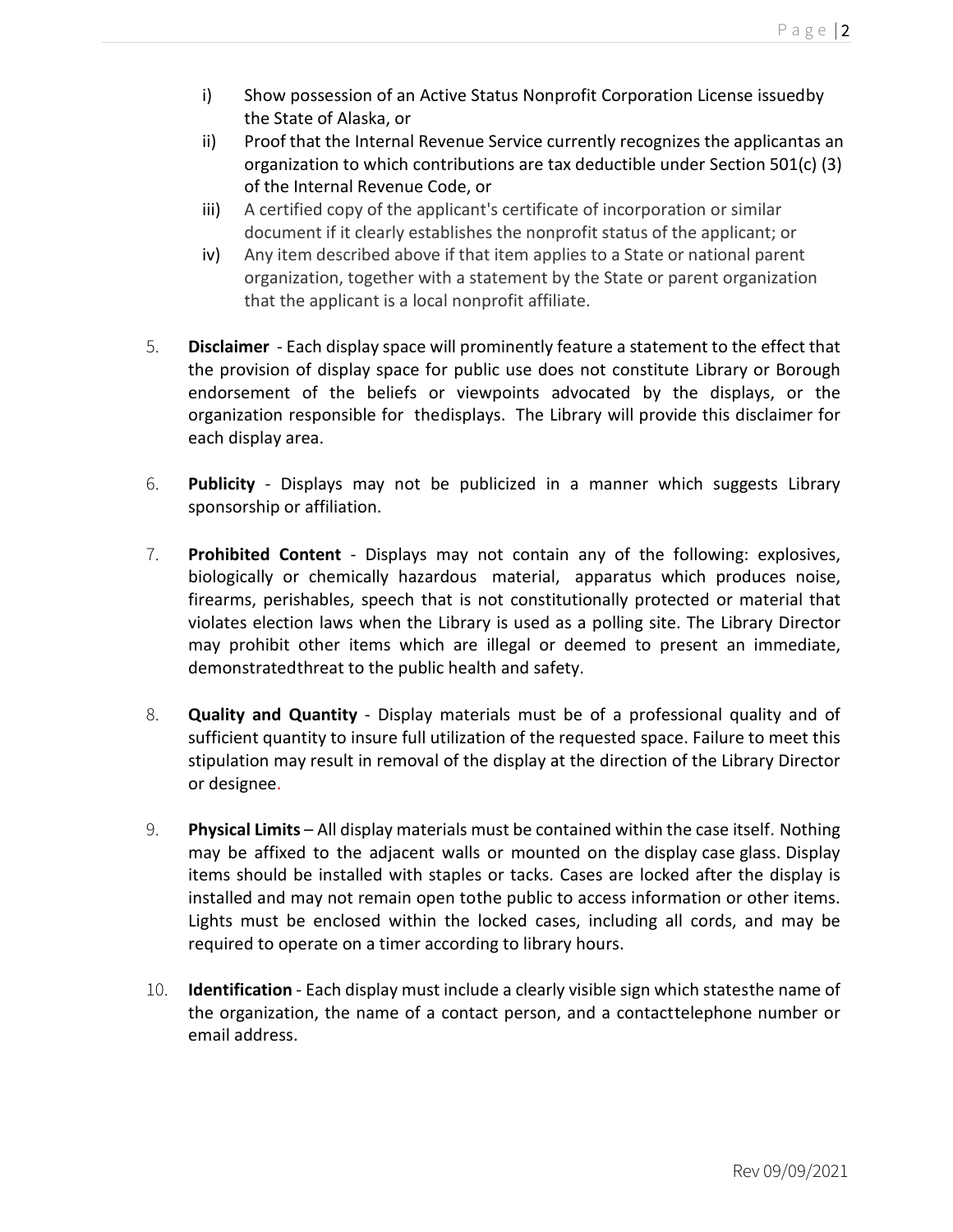- 11. **Set-Up/Removal** The exhibiting organization is responsible for setting up and removing the display at a time and in a manner specified by theLibrary Director or designee and must be accomplished with as little interference as possible to regular library operations. Library staff are not available to assist with setting up or removing displays and storage space is not available for property of exhibiting organizations. The Library hasthe right to remove materials if they are not picked up by the agreed removal date. Exhibit materials may be discarded if not claimed within 30 days.
- 12. **Limitation** Organizations may have only one exhibit on the schedule for display in the borough's public libraries. Future exhibit space may be requested following the removal of the exhibiting organization's current exhibit.
- 13. **Violations** The Library retains the right to deny space to any user whose use or planned use of the space does not comply with these conditions. Violation of these conditions may result in removal of the display at the direction of the Library Director and/or denial of future access to the Library display spaces.
- 14. **Reconsideration and Appeal** Patrons concerned about material in display spaces may discuss those concerns with the Library Director or designee. The Library will not remove a display solely because a patron has objected to its content.
	- i) An organization that has been denied use of a display case may file a Request of Reconsideration. The Library Director will issue a determination within two working days of receipt of the request. If the request is denied, the organization may appeal the decision to the Library Commission.
	- ii) The decision of the Commission shall be the final administrative remedy inthis appeal process. Appellants have thirty days from the date the Commission mails its decision to them to make an appeal to superior court.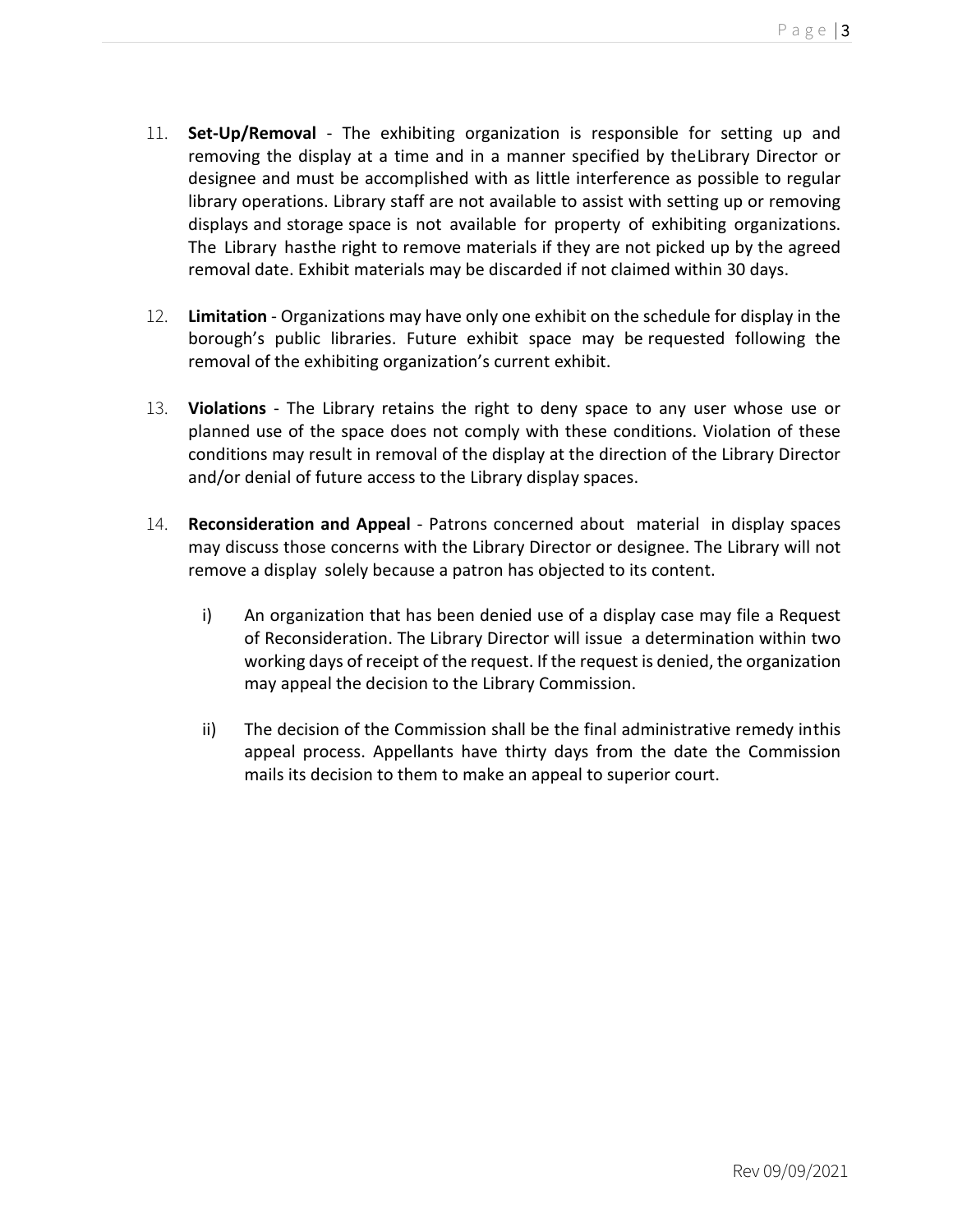# **Noel Wien Library**

**Application to Use Display Space** 

| <b>ORGANIZATION</b>                                                                                                                                                                                                                                             |                                                                  |                                                                                                                                                                                                                                                                         |
|-----------------------------------------------------------------------------------------------------------------------------------------------------------------------------------------------------------------------------------------------------------------|------------------------------------------------------------------|-------------------------------------------------------------------------------------------------------------------------------------------------------------------------------------------------------------------------------------------------------------------------|
| <b>AK NON-PROFIT LIC. #</b><br>(or other eligibility verification)                                                                                                                                                                                              |                                                                  | <u> 1989 - Johann Barbara, martin amerikan basal dan berasal dan berasal dalam basal dan berasal dan berasal dan</u>                                                                                                                                                    |
| <b>CONTACT PERSON</b>                                                                                                                                                                                                                                           |                                                                  |                                                                                                                                                                                                                                                                         |
| <b>MAILING ADDRESS</b>                                                                                                                                                                                                                                          |                                                                  |                                                                                                                                                                                                                                                                         |
| <b>EMAIL ADDRESS</b>                                                                                                                                                                                                                                            |                                                                  |                                                                                                                                                                                                                                                                         |
| <b>TELEPHONE:</b>                                                                                                                                                                                                                                               |                                                                  |                                                                                                                                                                                                                                                                         |
| may be contacted about this display if the contact person listed above is unavailable.                                                                                                                                                                          |                                                                  | Please provide the names and phone numbers of two other representatives of your organization who                                                                                                                                                                        |
| 1.                                                                                                                                                                                                                                                              | <u> 1989 - Johann Barbara, martxa eta politikaria (h. 1989).</u> |                                                                                                                                                                                                                                                                         |
| 2.                                                                                                                                                                                                                                                              |                                                                  |                                                                                                                                                                                                                                                                         |
| <b>SUBJECT &amp; PURPOSE OF DISPLAY</b>                                                                                                                                                                                                                         |                                                                  |                                                                                                                                                                                                                                                                         |
| DISPLAY AREA REQUESTED (check one or indicate first and second choice)<br>#1 Large Display Case $(6'10''h x 12'w x 2'd)$<br>#2 Wall Mounted Display Case (4'h x 5'w)<br>#3 Wall Mounted Display Case (4'h x 5'w)<br>#4 Small Display Case (4'2"h x 30"w x 18"d) |                                                                  | <u> 1989 - Andrea Santa Alemania, amerikana amerikana amerikana amerikana amerikana amerikana amerikana amerikana</u><br>DATE REQUESTED (Indicate month and year) Displays must be in place for 30 days, beginning at the                                               |
|                                                                                                                                                                                                                                                                 |                                                                  |                                                                                                                                                                                                                                                                         |
| signed by the Library Director.                                                                                                                                                                                                                                 |                                                                  | Your signature below indicates that you have read the display policy and procedures and that you<br>will comply with the regulations set forth in those documents. Application is not approved until<br>Please Return to Circulation Librarian, Jason Russell: 459-1043 |
| <b>Signature</b>                                                                                                                                                                                                                                                |                                                                  | <b>Date</b>                                                                                                                                                                                                                                                             |
| <b>Received by</b>                                                                                                                                                                                                                                              |                                                                  | <b>Date</b>                                                                                                                                                                                                                                                             |
| <b>Library Director</b>                                                                                                                                                                                                                                         |                                                                  | <b>Date</b>                                                                                                                                                                                                                                                             |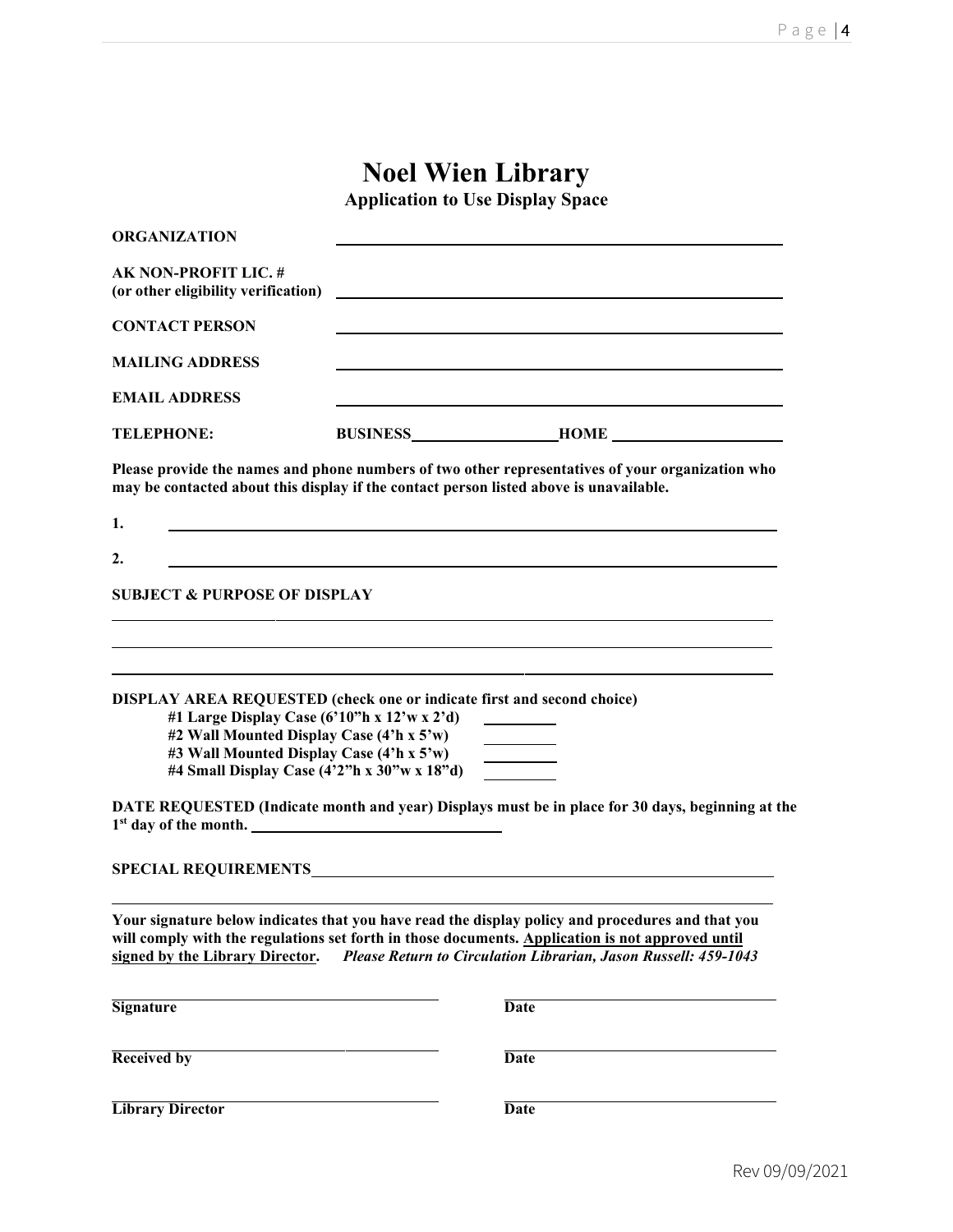## **Noel Wien Library Waiver and Release from Liability**

### **I understand, agree, and acknowledge that:**

- 1. The property is displayed at my own risk.
- 2. I assume all risk of damage or loss to the property.
- 3. Neither the Fairbanks North Star Borough nor any employee or agent of the Fairbanks North Star Borough shall be liable for a loss or damage to the property.
- 4. I assume full responsibility for any loss or damage to the property which may occur during the period of display.
- 5. I hereby and forever release and discharge the Fairbanks North Star Borough and its employees and agents from any and all claims, damages, demands, rights of action, causes of action, present or future, resulting from or arising out of display of the property.
- 6. Obtaining insurance coverage, if any, concerning loss or damage to the property shall be my sole responsibility and obligation. I am aware that the Library has not insured these items.
- 7. The duration and location of the display is completely at the discretion of the Library.
- 8. The displayed items are housed in a locked display case but that specific security is not provided for the display. If I wish additional security for the displayed property I will make arrangements for it at my own expense.
- 9. I will be liable for any damage to Library property resulting from any act or method of mounting or removing a display.
- 10. If I do not remove the materials by the agreed upon date, the Library has the right to remove the materials from the display case, and I understand that materials may be discarded, if not picked up, within 30 days.

the control of the control of the control of the control of the control of the control of the control of the control of the control of the control of the control of the control of the control of the control of the control

### **LIST OF DISPLAYED ITEMS:**